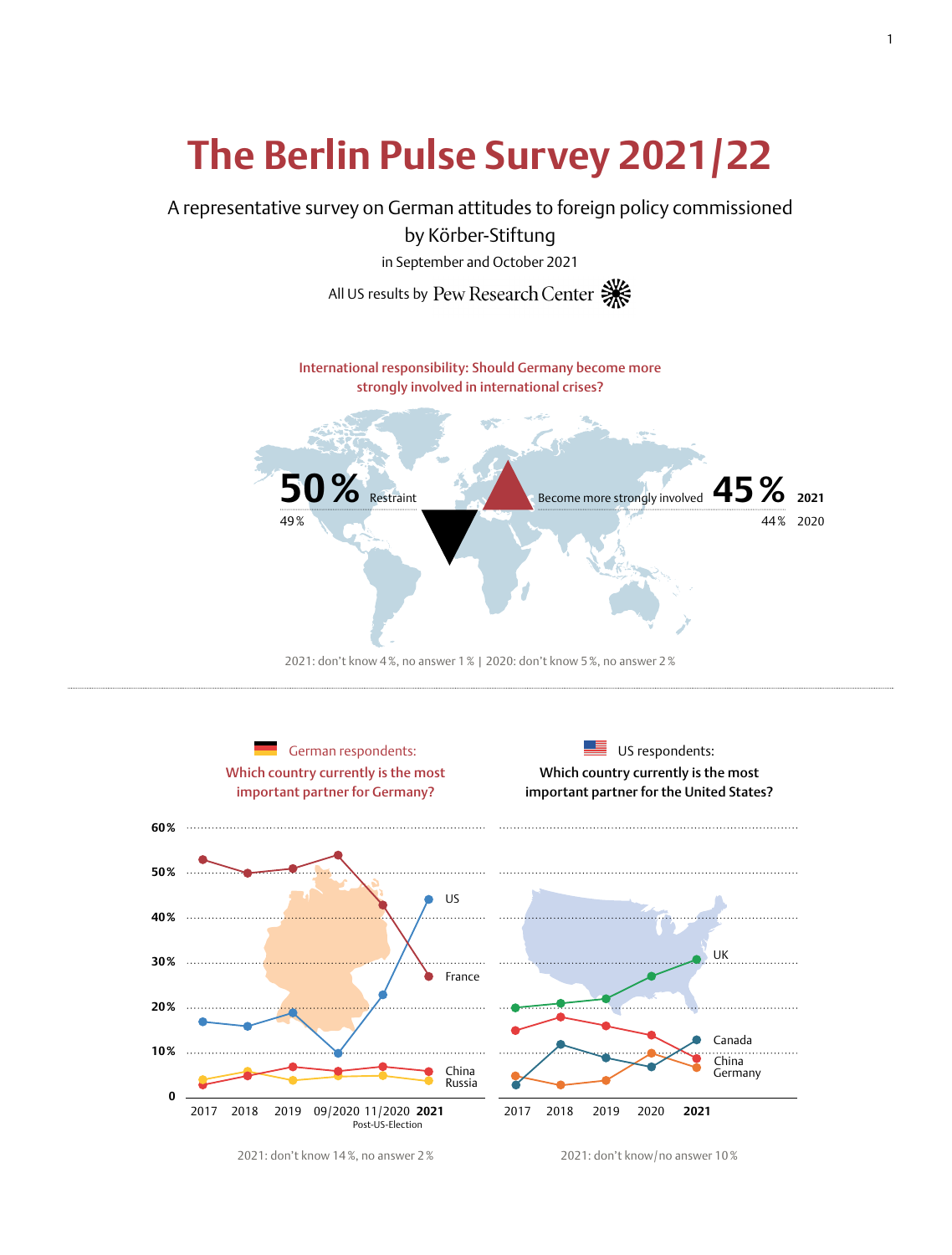



2021: don't know 2%, no answer 2%

Which of the following goals should Germany's next chancellor particularly promote within the EU?

Would Olaf Scholz as a Chancellor represent Germany's interests in the world rather better, rather worse or as well as Angela Merkel?



October 2021: don't know 5%, no answer 3%



answer 'don't know' ranged from 2 to 3 per cent for all issues

2 a set of the set of the set of the set of the set of the set of the set of the set of the set of the set of the set of the set of the set of the set of the set of the set of the set of the set of the set of the set of th

Rather better **14%**

Rather worse **27%**

As well as Angela Merkel

**51%**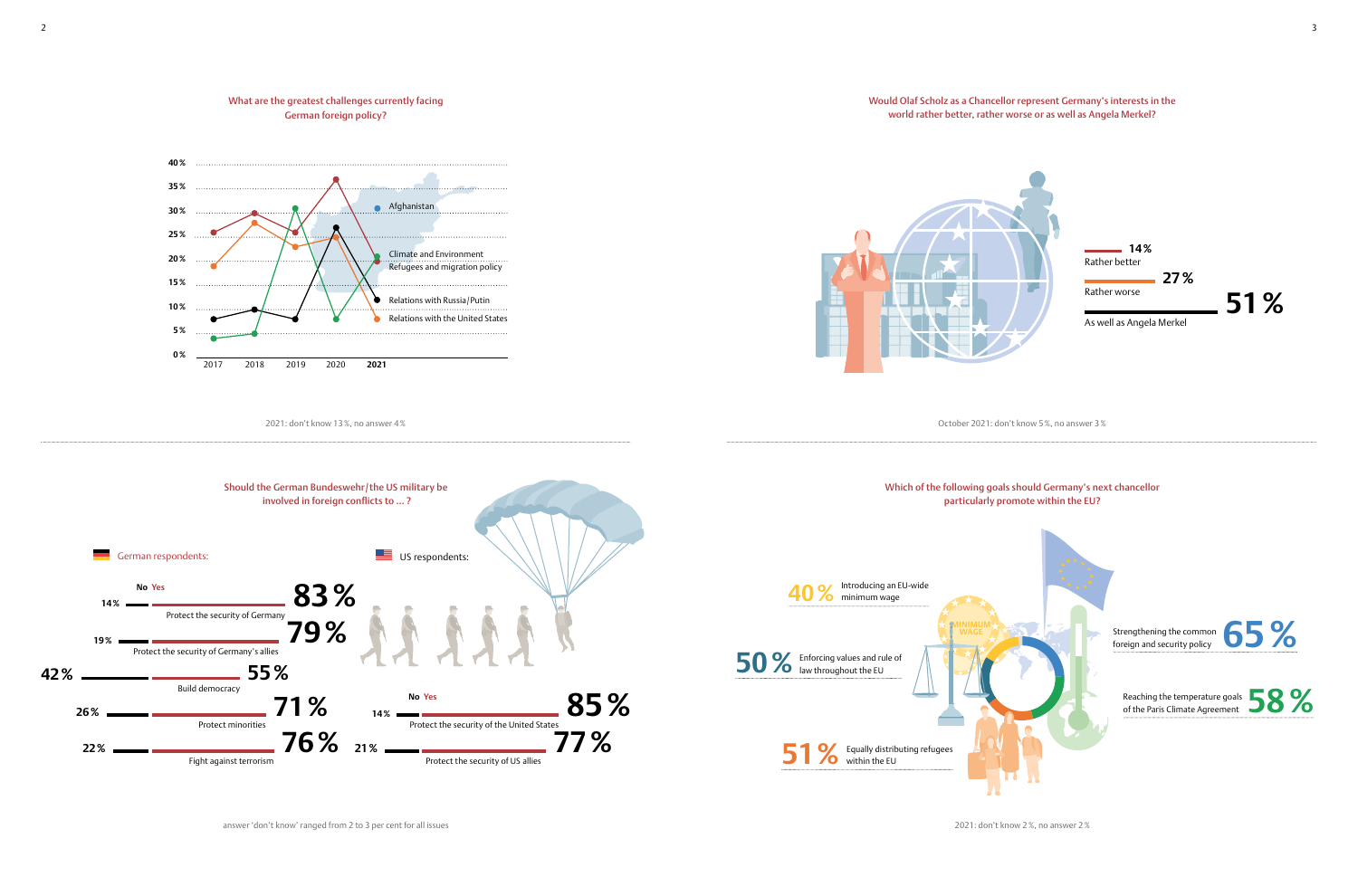How would you rate the current relationship between Germany and the United States?

2021: don't know 3%, no answer 2% 2021: don't know/no answer 3%



## German respondents: For each of the following issues, do you see the United States as a partner or not?





2021: don't know 1%, no answer 1%





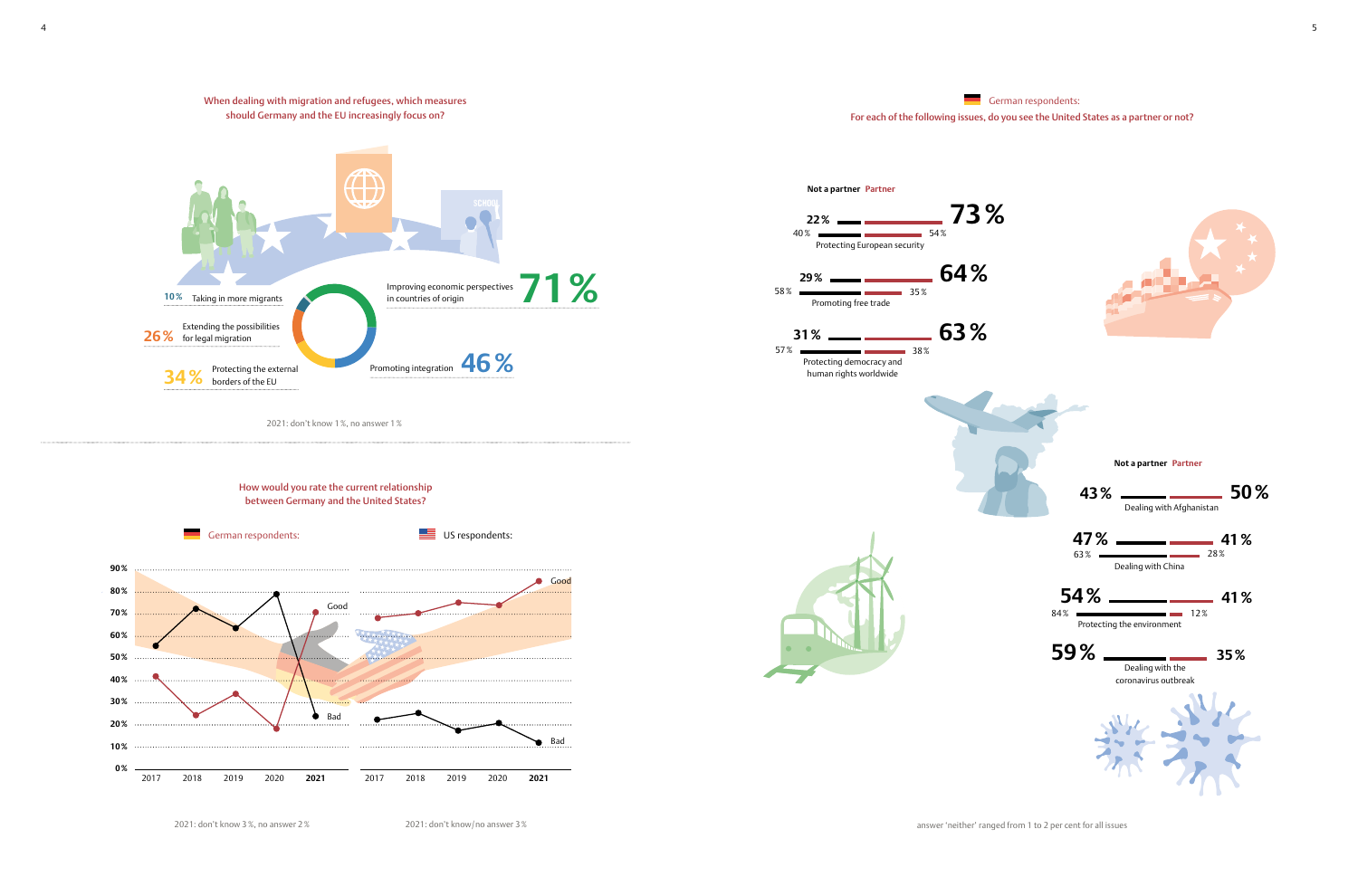



answer 'neither' ranged from 2 to 5 per cent for all issues

2021: neither 2%, don't know/no answer 1% | 2020: neither 1%, don't know/no answer 3%

Having close relations with Germany



Having close relations with Russia



Spontaneous response: equidistance



answer 'don't know' ranged from 1 to 2 per cent for both respodents for both issues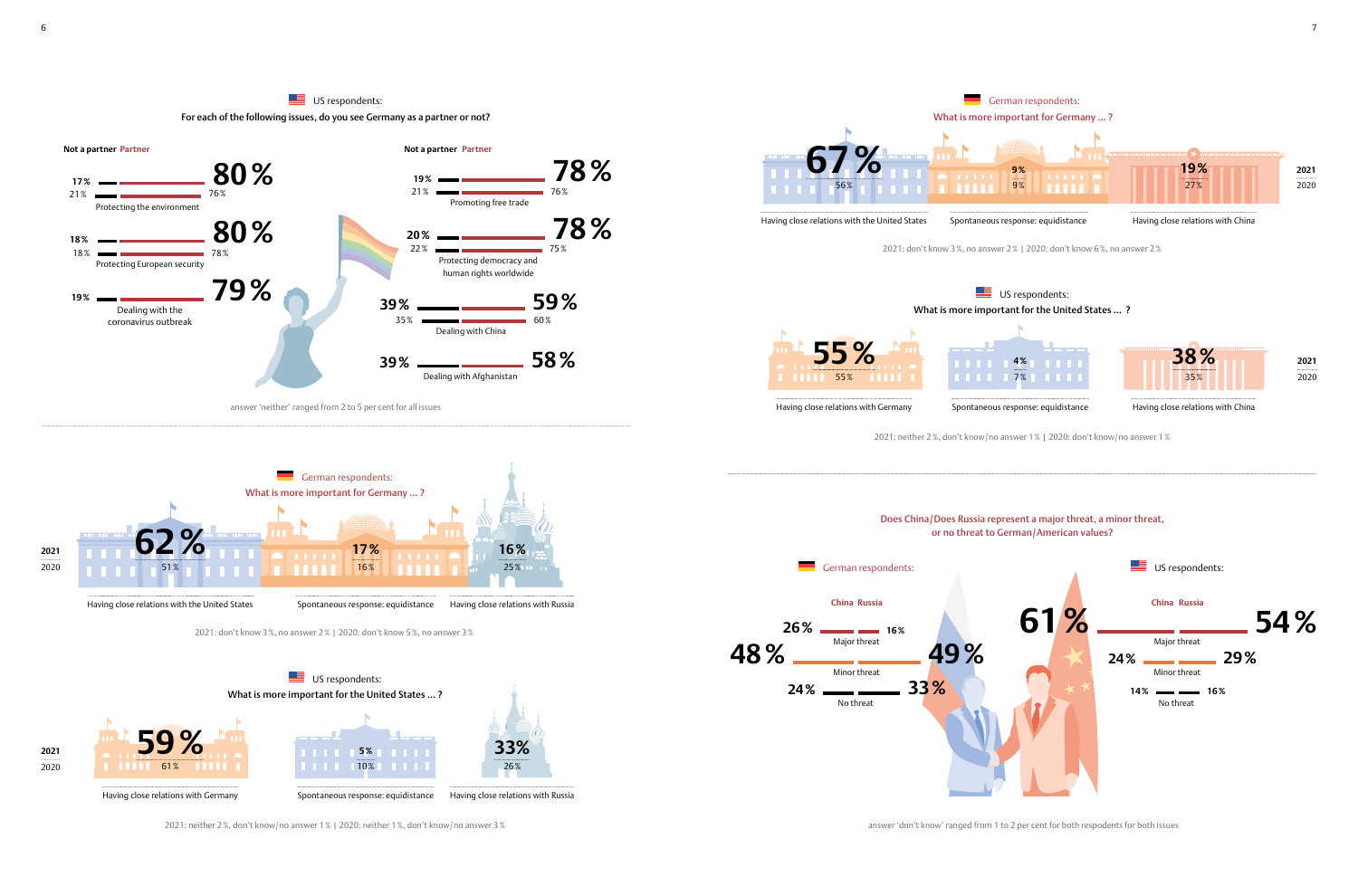

2021: don't know 8%, no answer 1%



2021: don't know/no answer 3%





### What is your view of China's growing influence?



2021: don't know 1%, no answer 1%

### In the future, will Europe be able to compete against China and the United States in technological innovation and digitalization?

2021: don't know 1%, no answer 1%

8 a viz Gregorian de Santon de la Gregorian de la Gregorian de la Gregoriana de la Gregoriana de la Gregoriana<br>De la Gregoriana de la Gregoriana de la Gregoriana de la Gregoriana de la Gregoriana de la Gregoriana de la Gr

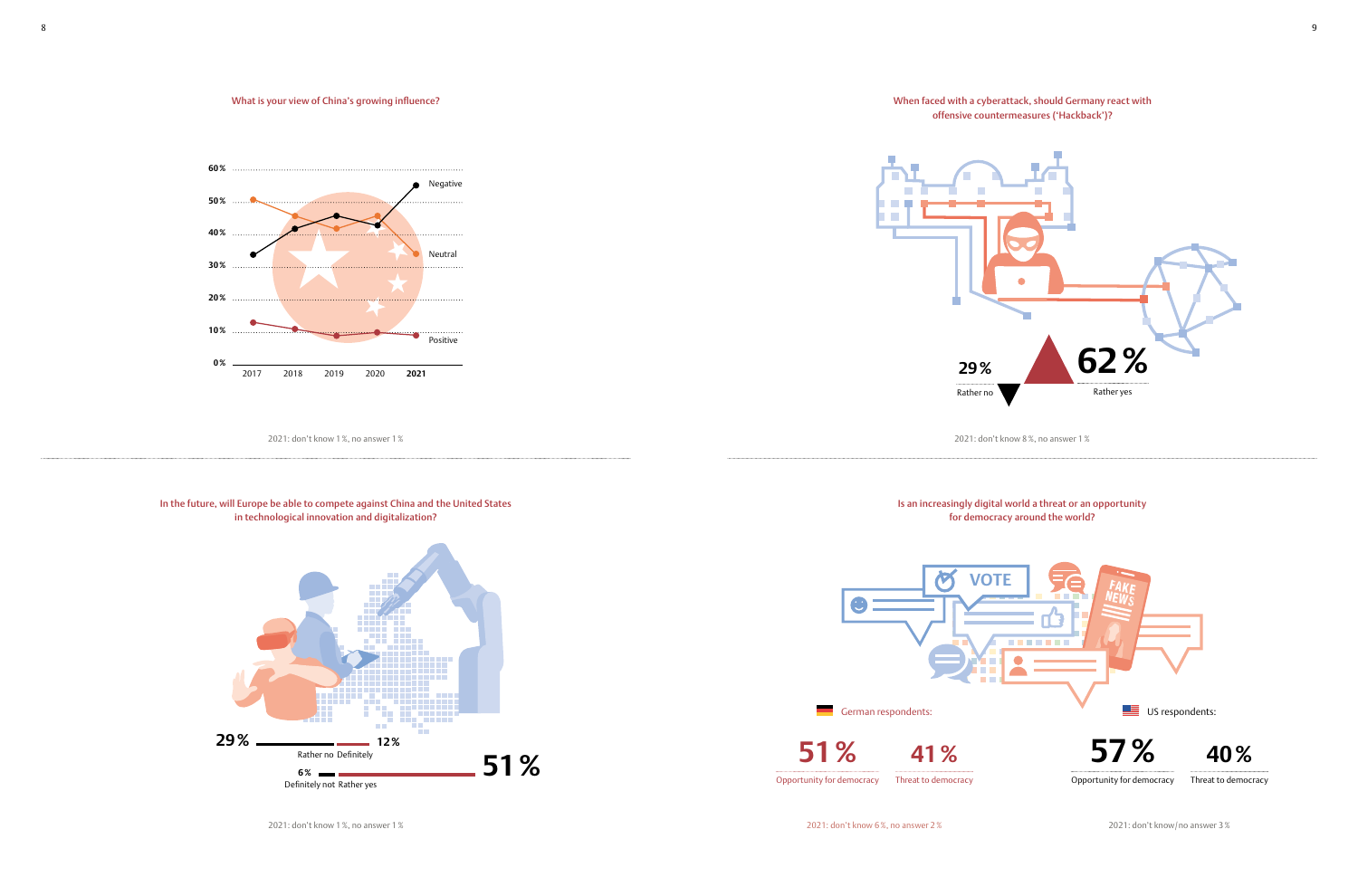2021: don't know 3%, no answer 1% | 2019: don't know 3%, no answer 1%





answer 'don't know' ranged from 2 to 14 per cent for all issues